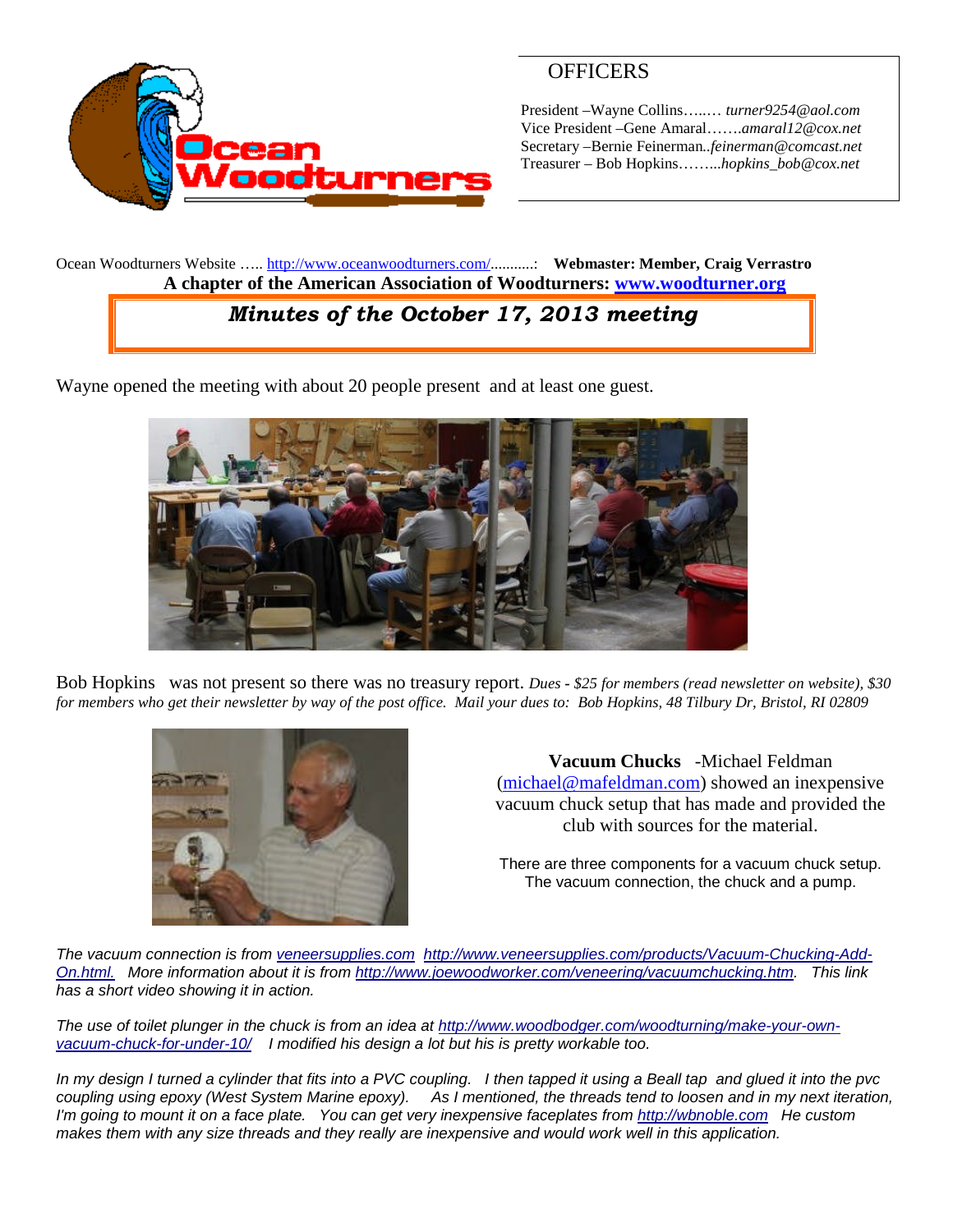*I used the 2.5 CFM pump from Harbor Freight. It costs \$99.99 but, of course, 20% coupons are pretty common. 2.5 CFM is probably a bit undersized and if I had to do it over again, I might get their larger pump. As I mentioned, Harbor Freight vacuum pumps are notorious for producing a fog of oil mist. The idea of using an oil filter came from a You Tube video <http://www.youtube.com/watch?v=gqpzvuNjvZ8>. One important note is that you need to open the small vent holes at the bottom of the filter, either by threading a wire like in the video, or just drilling them out like I did. The filter I used was one I saw on the shelf at Benny's on clearance for \$2.*

Michael concluded his brief talk by saying that people should contact him for further information and assistance.

**Rick Souza's "estate"** – Wayne brought in more wood and tools from the estate for sale and delivery to those who had ordered material. There are still more wood and woodturning tools available which ought to be listed for sale in the next month, or so. There are also woodcarving tools to be listed in the near (?) future.

**Pen project** – there was a Saturday workshop at Keeseh Studios on October that made some more pens. Some pen components were taken home to be assembled for the next meeting. The club has about 6 dozen pens ready for distribution.



Chris Horn, Gene Amaral's brother-in-law, Paul Tavares, Joe Sheppard, Bob Desrochers, Charles Nelle. Not shown are Gene Amaral and Susan Sparks (not shown)

**Carousel project** – The carousel project requires carved animals and Gene Amaral located Bud Peck, a Rhode island carver (www.budpeck.com) , who came to the meeting. One possibility, discussed after the meeting with some of the members interested in making a carousel, was that he make roughouts of the carousel animals for the group to finish and decorate. Present plan is for Bud Peck to make a roughout and to also demonstrate woodcarving at our December meeting. Some members interested in getting better at woodcarving have gone to check out the Woodcarving group (a subset of the RI Woodworking Guild) that meets at Keeseh Studios.



Paul Tavares - The wood on the bowl is mahogany and curly maple. Mike Cyr - Mahogany and

curly Maple.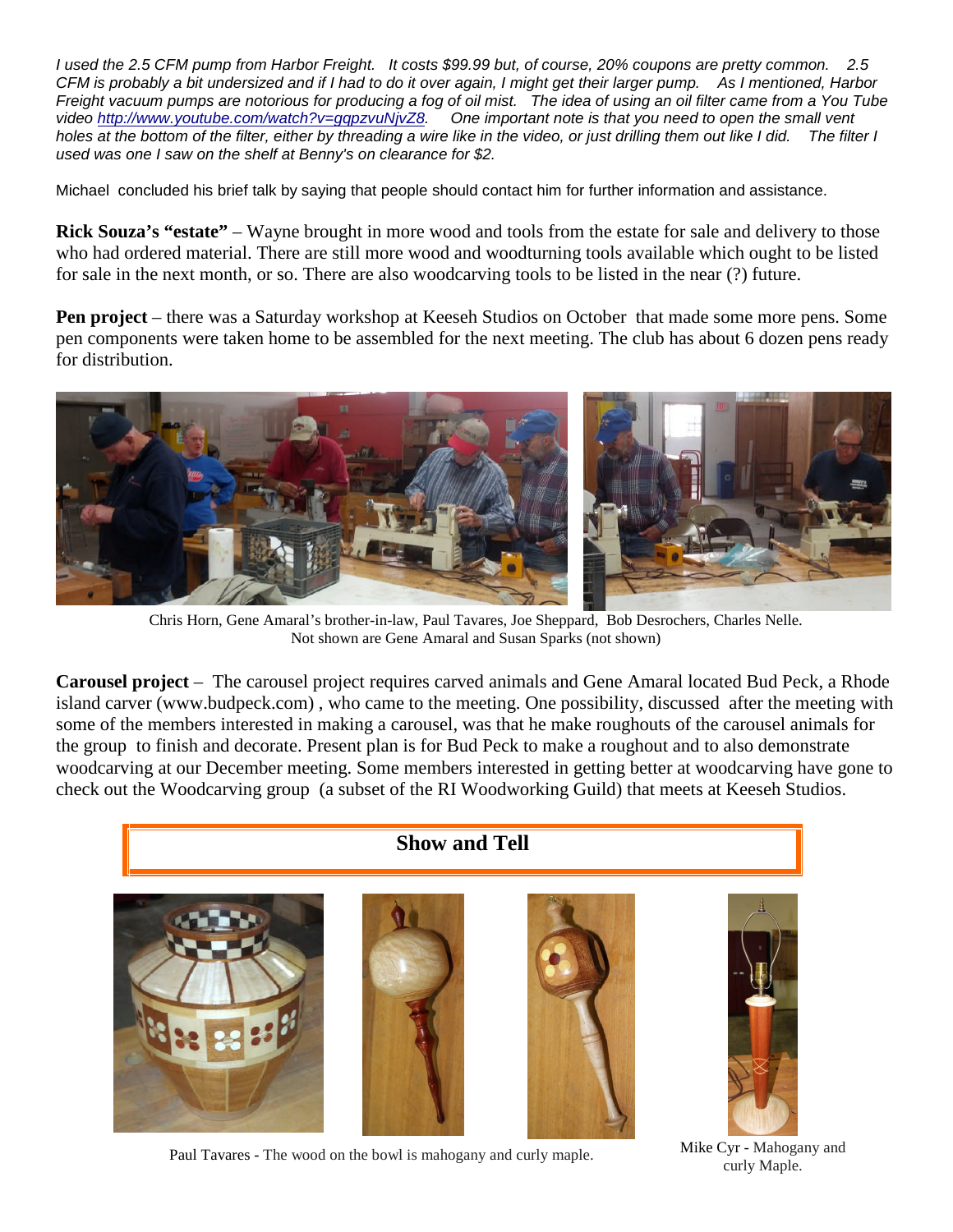

Mike Murray - Spalted Silver Maple, dyed with silver leaf and black dyed finial



Gene Amaral made this vessel using Cedar, Poplar, Black Walnut, and Pine *This space available for anyone's woodturning*



Visiting Woodturner from Minnesota



## **Demonstration** Mickey Goodman showed how to incorporate Pewter in turning vessels







Mickey Goodman **Pewter demo setup** Some vessels with Pewter fittings

*The following text is taken from a Pewter turning demonstration that Mickey gave at the MSSW club in Abington, MA earlier this year*. *The photos are from our Rhode Island demonstration.*

Mickey Goodman started out by saying that his mentor for this was the late Ken Dubay in Connecticut. Mickey said that he wanted to make some cremation urns. Pewter was cast for the tops. He said that by using a tap and die, threads could be cut.

"First I turn a mold for the pewter. You can also make a more intricate mold if you wish to pour in the liquid molten pewter. I place a maple disc in the lathe or whatever wood is available. I leave  $\frac{3}{4}$  of an inch of a hub in